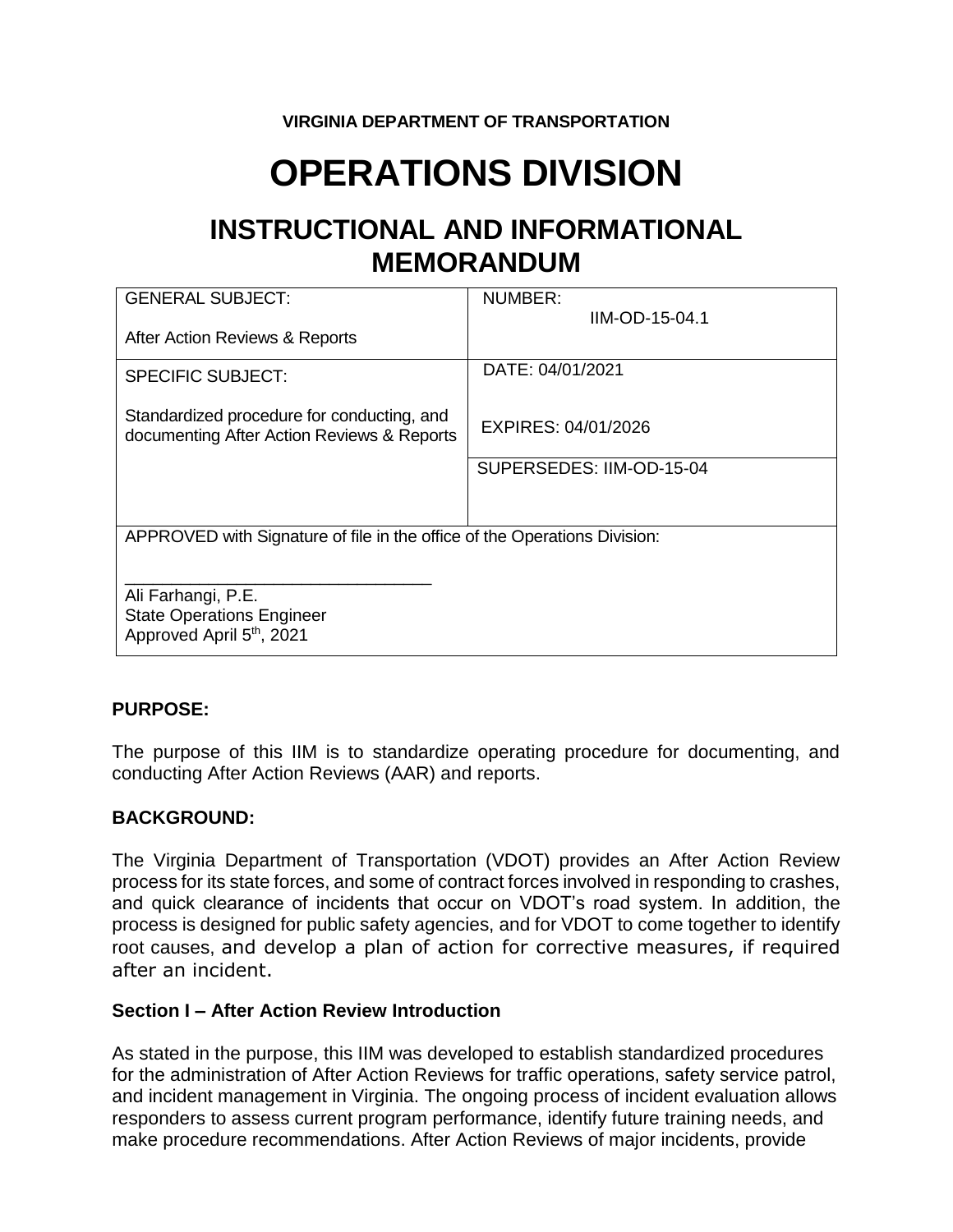opportunities to review the effectiveness of on-scene actions, and review procedures after field execution. In addition, it is an opportunity to review overall quality of services being provided to the Commonwealth, and its public safety responders. These type of reviews are valuable in improving responses to crashes, quick clearance of incidents, and keeping Virginia moving.

The IIM shall serve as a reference document, and a foundation that shall be supplemented by in-person instruction. The IIM is organized as follows:

Section II – Criteria

Section III – Process

Section IV – Meeting Format

Section V – After Action Review Report

Section VI – Facilitator's Guide

Section VII – Roles and Responsibilities of Key Positions

Appendix A – Incident Commander Input Form

Appendix B – Support Agency Input Form

Appendix C – After Action Report

#### **Section II. Criteria**

#### **II.1 – After Action Review Criteria**

An After Action review should be evaluated, and conducted if any of the following criteria's are met:

- Total road closure of one or more directions on interstate and Limited Access/High Volume Primary routes over 5 hours.
- High Profile motor vehicle crashes that involve mass causalities, infrastructure damage, multi-agency response and chemical biological, radiological, nuclear and explosive weapons incidents.
- Significant weather related incident or event.
- Any major work zone, special event or other event that significantly affects traffic flow.
- Complex incident resulting from a failure to follow incident command system  $(ICS).$
- Upon request of Public Safety Responders on-scene or agency representing Public Safety Responders on-scene.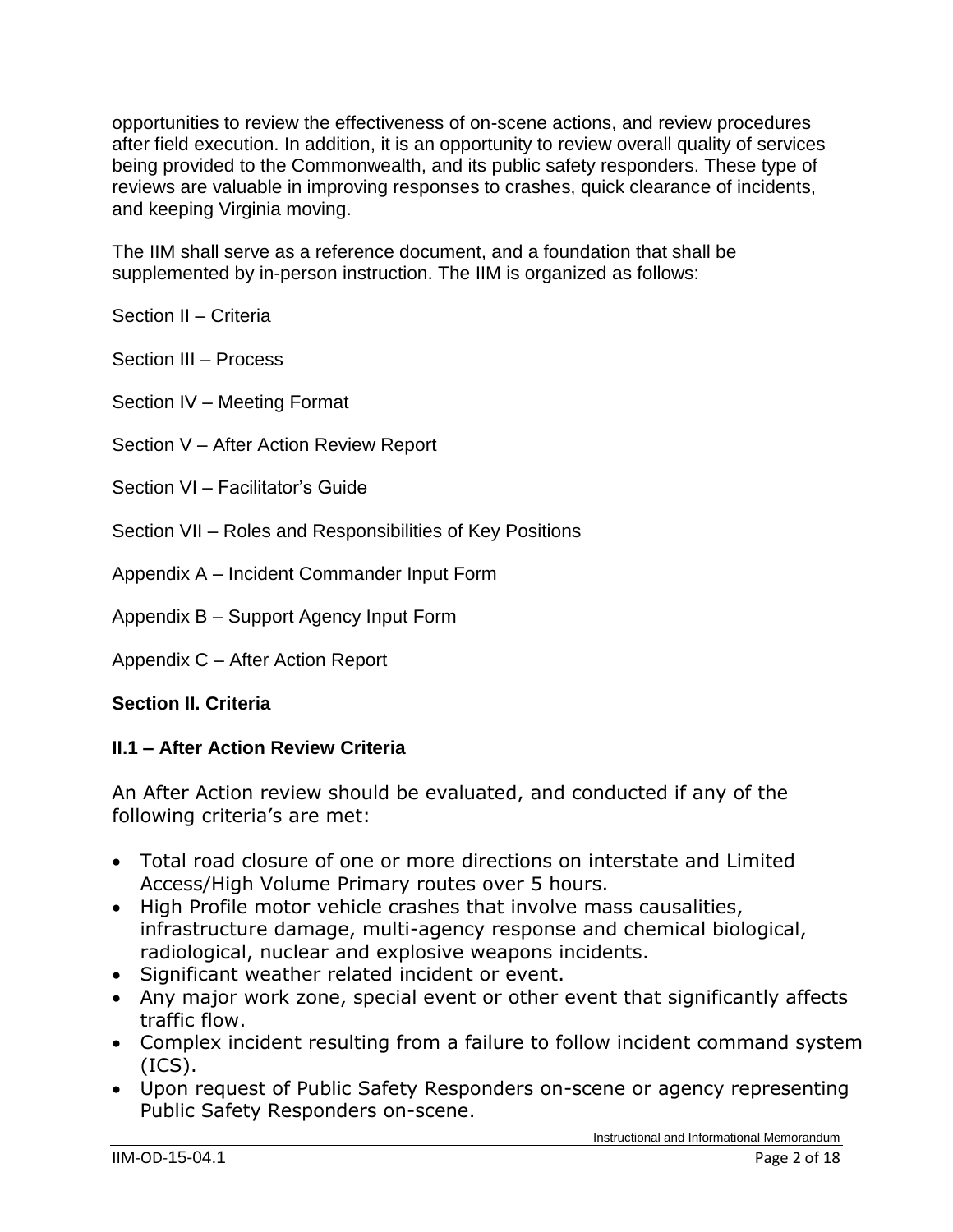Upon request of the VDOT Field Commander, Residency, Region or District leadership.

#### **Section III. Process**

#### **III. 1 – AAR Process**

The Incident Commander and/or VDOT designated personnel shall have shared responsibility for the overall effectiveness of this procedure. Both the After Actions Review and After Action Review Report is a valuable tool to improve the overall VDOT Operations and Emergency Response Initiative. The After Action Review is intended to identify **"root causes"** and develop a plan of action for corrective measures, if required after an event. The Regional Incident Management Coordinator, Regional Traffic Operations Manager, District Duty Officer or if an appropriate outside facilitator is selected may initiate the After Action Review.

#### **III. 2 – Initiating AAR**

Once it has been determined that an After Action Review will take place, the person who is initiating the review shall contact the Statewide Incident Management Program office to make them aware of the time and date of the After Action Review so they may attend and/or track the After Action Review report for documentation purposes.

#### **III. 3 – Initiators Responsibility**

The initiator of the After Action Review is responsible for:

- Inviting First Responder and/or Secondary Response agencies, if deemed appropriate.
- Setting the meeting date, time and location.
- Disseminating the necessary materials, such as, "Incident Information Sheet".
- Gathering all materials from both the internal and/or external stakeholders involved in the incident.
- Writing the After Action Review Report
- Submitting the approved After Action Review Report to the Statewide Incident Management Program office.

#### **III.4 – AAR Review**

The After Action Review shall be completed within 15 business days of the incident. It is important to complete AAR's quickly after an incident or event, while details are fresh in everyone's mind.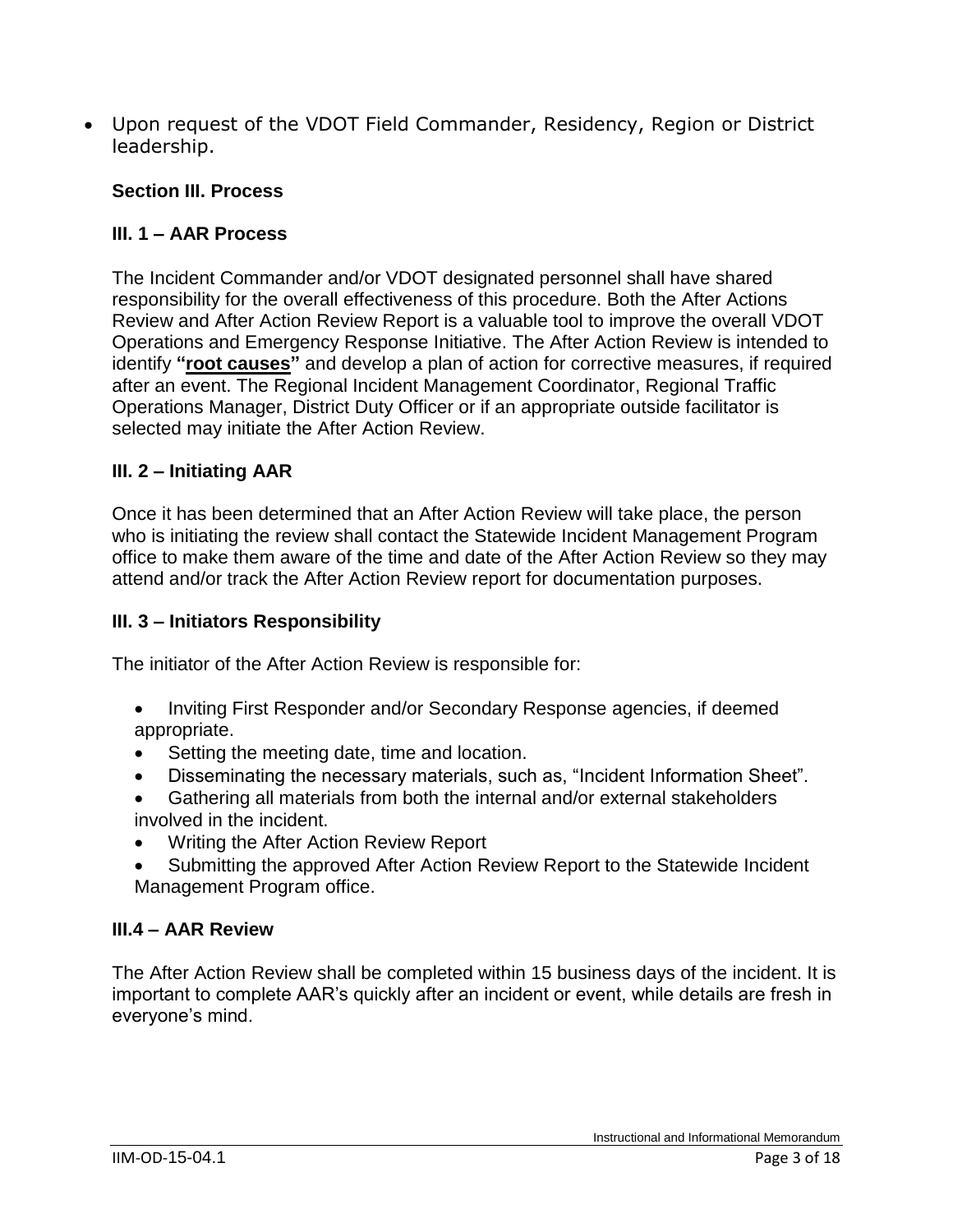#### **III. 5 – Report Processing**

Once the After Action Review Report has been reviewed, and with signatures. The signed report shall be forwarded to Operations Division - Incident Management Program. The Operations Division - Incident Management Program will periodically review, and revise incident management procedures, processes, and training to ensure best practices are being used consistently across VDOT. Final AAR's will be posted at: ["Statewide Incident Management Collaboration Site"](https://insidevdot.cov.virginia.gov/div/OSD/FOER/IncidentMgmt/Default.aspx) under folder marked "After Action Reviews".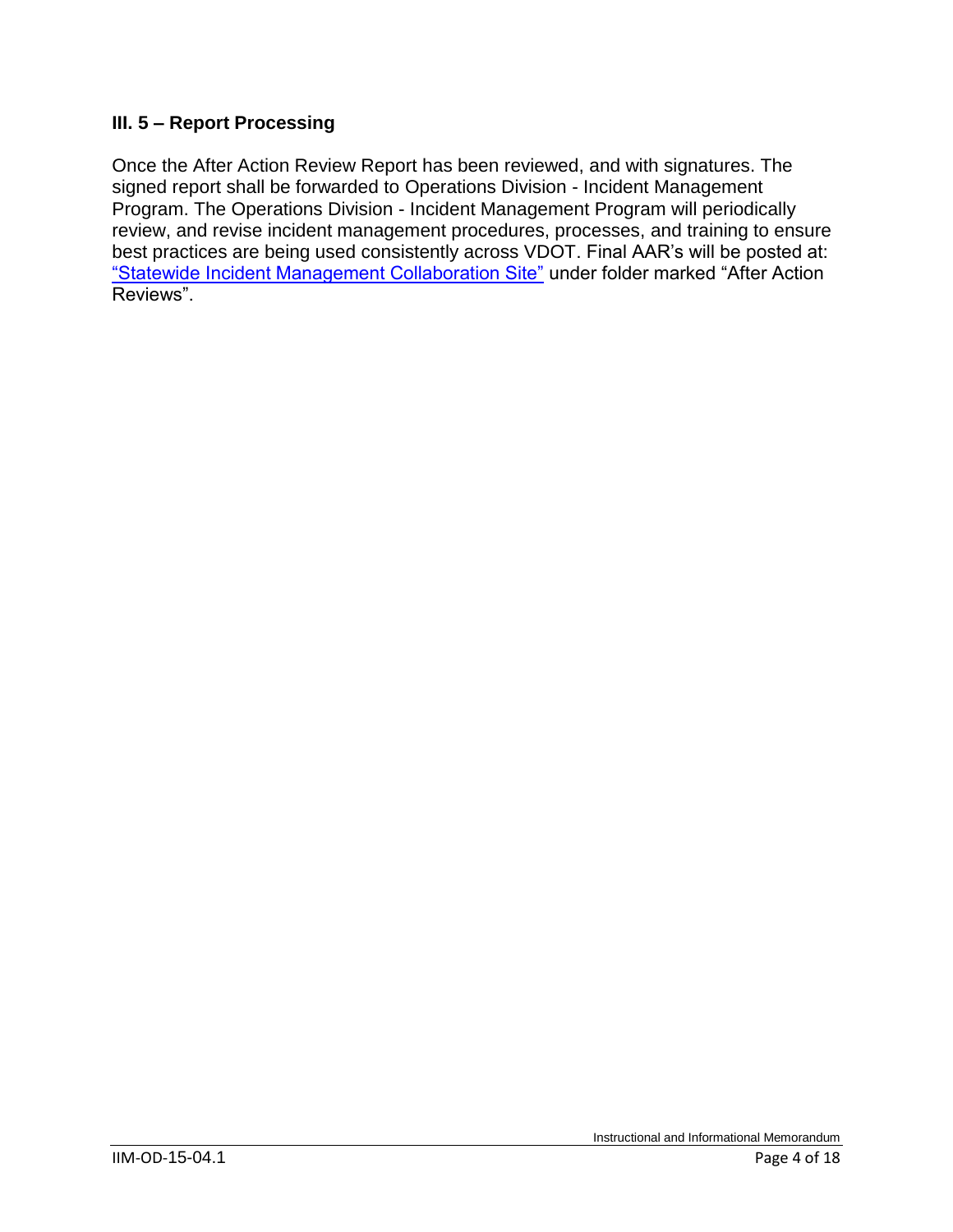#### **AAR Incident Process**

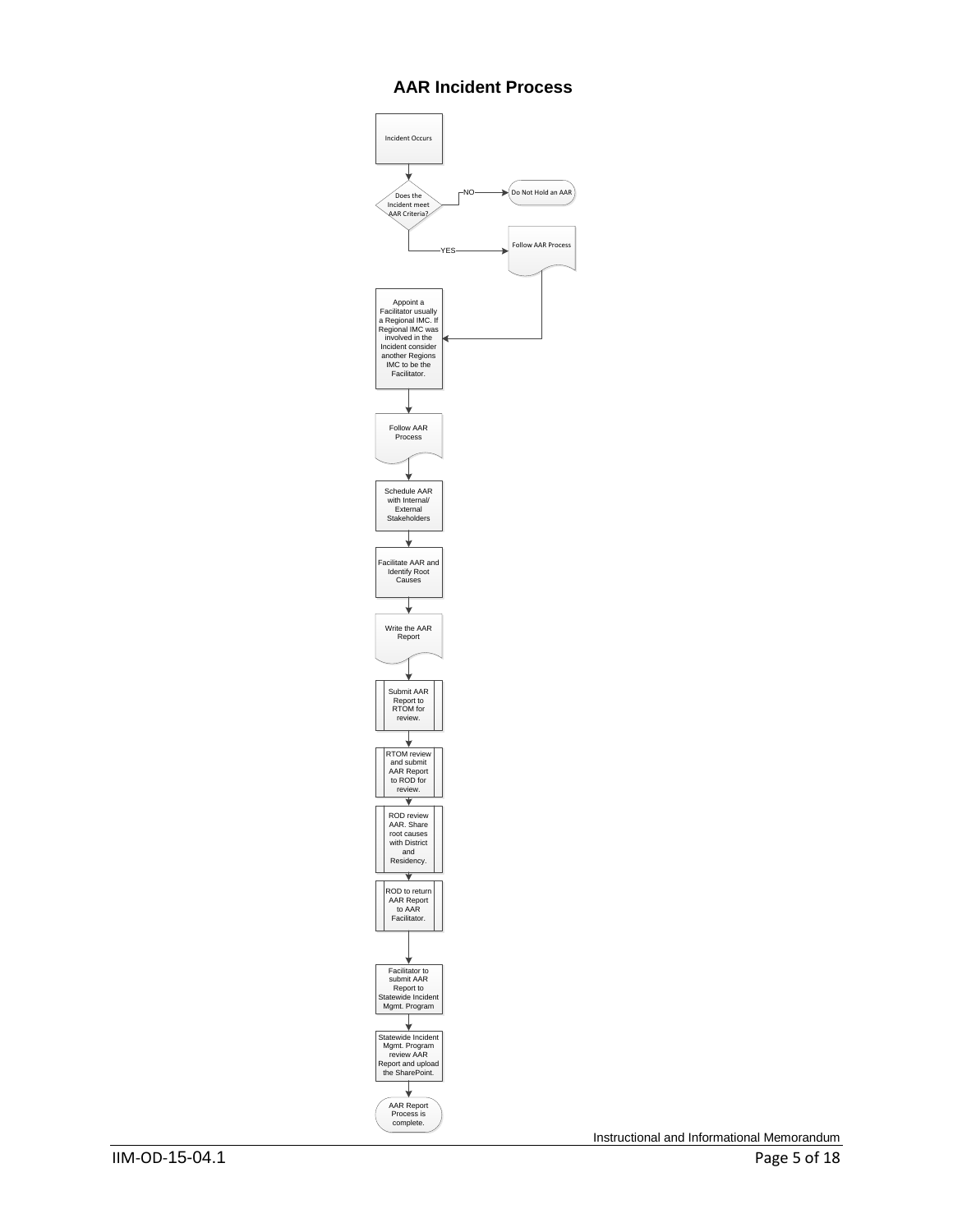#### **Section IV. Meeting Format**

#### **IV.1 – After Action Review Meeting Format**

Review the incident activities in chronological order of events. Use the "Incident Information Sheet" as guide while conducting the After Action Review meeting.

After Action Review Participants should come prepared to:

- If applicable, bring their filled out copy of the "Incident Information Sheet: and /or any additional reports, timelines that can help jog memory.
- If applicable, bring their filled out copy of the "Incident Information Sheet" and disseminate completed copies to VDOT however this is "*Voluntary*".
- Actively participate in the discussion in a professional manner.
- Bring an open mind, be-candid and open to suggestions.

Several memory jogger forms can be utilized before the After Action Review meeting is started and after:

- Appendix A Incident Commander Input Form
- Appendix B Supporting Agency Input Form
- Appendix C AARR-After Action Review Report

The facilitator has the critical role during the analysis session. (See Facilitator's Guide Section 5.0)

#### **Section V. After Action Review Report**

#### **V.1 - After Action Review Report**

This formal report is to address the findings of the After Action Review, the problems encountered, lessons learned, and set forth recommendations for improvement in future operations. The format shall be chronological order as events of the incident occurred.

Format for the After Action Review Report:

Brief Incident Description *(Who, What, When, Where, Why and How).*

• Provide a brief description of the incident, for example: highlighting/identifying the initial scene assessment, Incident Command System, Overall Incident Commander, VDOT Field Commander and their role in the overall Incident Command System. The overall Incident Action Plan, VDOT resources and resources used, other agencies involved, and actions taken. This section may include timelines as provided by the Regional Traffic Operation center and/or other First Responder sources.

Lessons Learned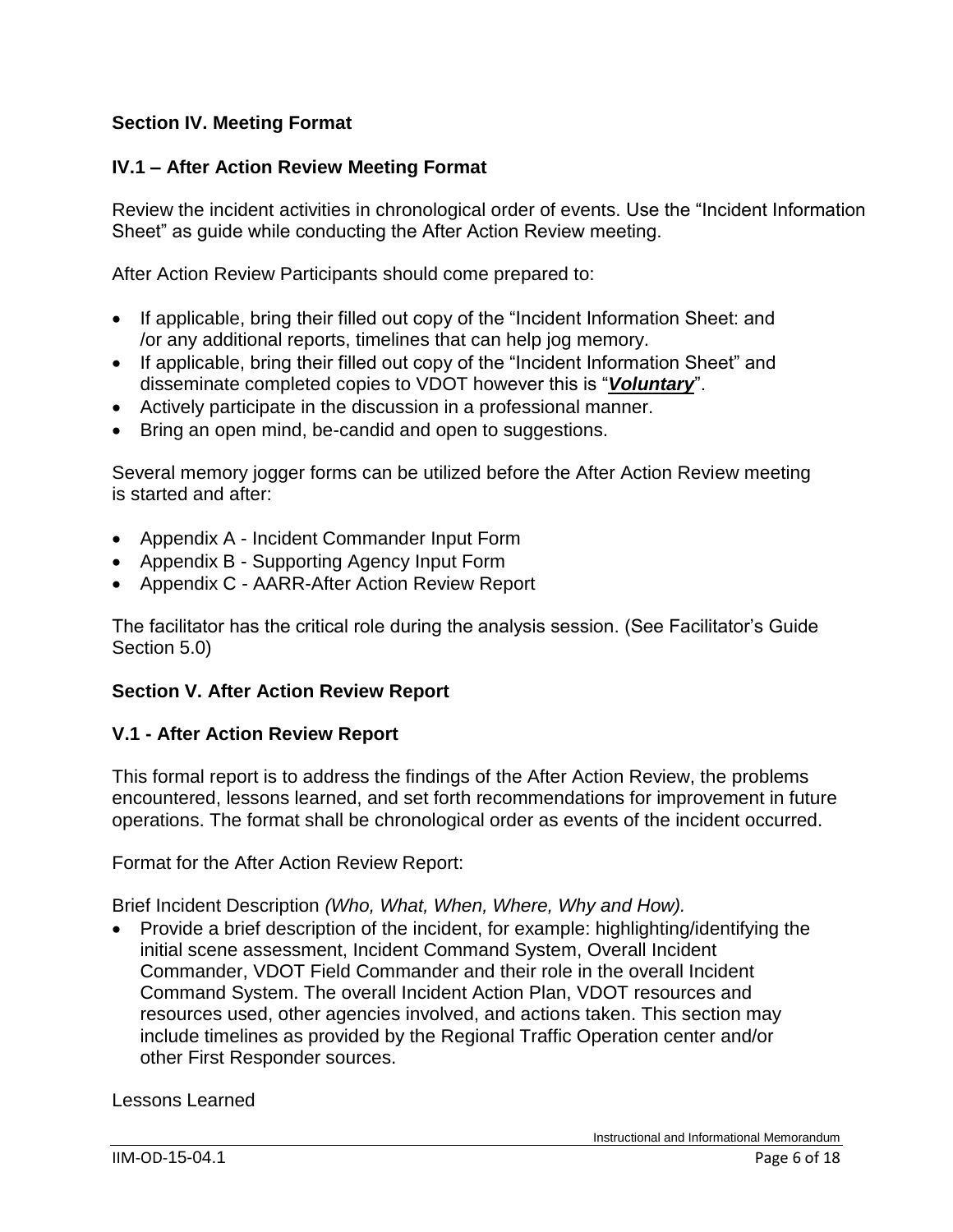• Identify specific areas for improvement and the "root cause (s)" for each.

Action Items

• Identify recommendations to address each lesson-learned, describe corrective actions, identify responsible agency, person assigned to task and assign target completion date if applicable.

After Action Review Meeting Summary

 This section is to include the date, time, and location of the After Action Review, the response agencies in attendance, the response agencies that did not attend, and a brief summary of the review meeting.

Photos and/or diagrams

 Please include any photos or diagrams as appropriate to illustrate incident and activities. **Graphic patient photos and non-HIPPA compliant identifiers should not be used.**

The facilitator is responsible for filling out the After Action Review Report.

The After Action Review Report is sent to:

• An approved PDF copy of the report shall be sent via email to the Statewide Incident Management Program Office. Statewide Incident Management Program Office will maintain and upload the reports onto [the "Statewide Incident](https://insidevdot.cov.virginia.gov/div/OSD/FOER/IncidentMgmt/Default.aspx)  [Management Collaboration Si](https://insidevdot.cov.virginia.gov/div/OSD/FOER/IncidentMgmt/Default.aspx)te" under folder marked "After Action Reviews".

#### **Section VI. Facilitator's Guide**

#### **VI.1 – Facilitator's Guide**

The After Action Review is not intended as a forum for personal, and agency criticism. It is an opportunity for critical thinking and problem solving. When conducted properly, it is a valuable discussion of the events of an incident that can be used to enhance the operations of all those involved with future opportunities.

Remind all participants of the purpose of the After Action Review and encourage them all to:

- Be candid, honest, and clear about the information being presented
- Have open minds to allow everyone to participate.
- Accept suggestions for improved operations.
- Avoid blaming, being negative or accusing in your review.
- Offer ideas and helpful suggestions.
- Ensure efficient use of time and relevancy to incident.

The facilitator should guide the discussion and have participant's present incident activities in chronological order based on when they arrived on the scene. Each participant should discuss his or her agencies involvement prior to the open discussion portion of the review.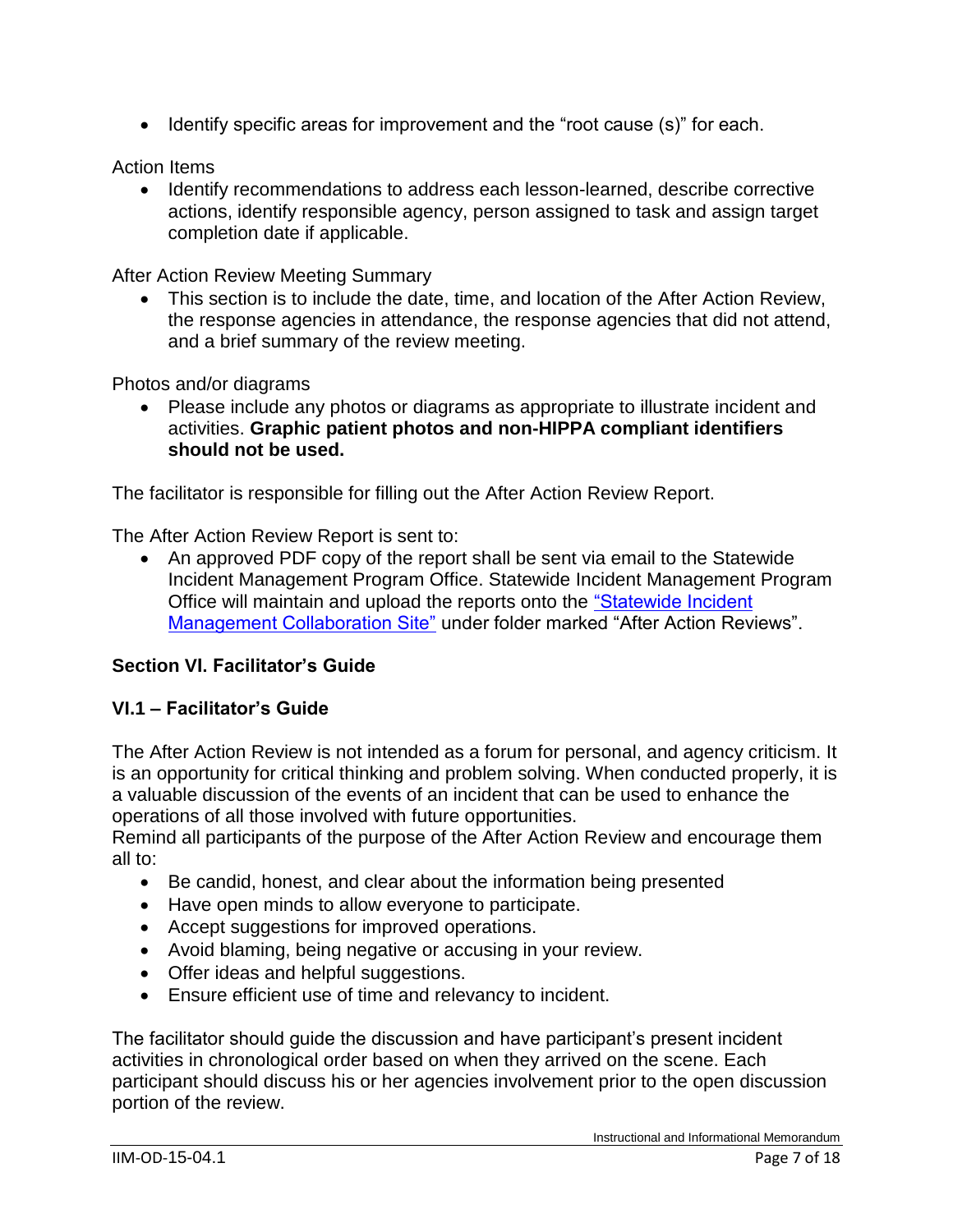The facilitator should utilize the "Incident Information Sheet" for ensuring all critical operations and factors have been reviewed.

The facilitator should challenge the participants to ensure that effective decisions and operations are discussed and reinforced.

The facilitator should review and discuss objectively, the decisions and operations that should be improved. Emphasize the training opportunities, not as mistakes or disciplinary issues. Ask questions.

Allow participants to be candid; however do not allow the discussion to turn into a judgmental or chastising situation. Encourage a positive review, keeping in mind that the goal is to seek improvement.

The facilitator shall end the discussion by summarizing the incident, the lessons learned; the operations that worked well; the action items identified to address lessons learned; and the person and or persons assigned to the task (s).

#### **Section VII. Roles and Responsibilities of Key Positions**

#### **VII.1 – Roles and Responsivities**

**VDOT Field Commander** - To become familiar with IIM and its process. To provide all information to the Regional Incident Management Coordinator when requested in regards to scene management. To participate in After Action Review when requested.

**Incident Management Coordinators** - To lead, coordinate and facilitate all After Action Reviews in assigned Region and complete After Action Review Reports unless directed otherwise. Lessons learned that are life safety issues should be corrected in an expeditious manner and Regional Incident Management Coordinator should notify appropriate personnel and coordinate. Submit report to Regional Traffic Operations Manager for review. After Regional Operations Director approval the Regional Incident Management Coordinator shall submit the final approved After Action Review Report to the Statewide Incident Management Program office within (3) business days.

**Regional Traffic Operations Managers** - Attend the After Action Reviews with Regional Incident Management Coordinator, if deemed appropriate. Review the After Action Review Report prepared by Regional Incident Management Coordinator. Lessons learned that are life safety issues should be corrected in an expeditious manner and Regional Traffic Operations Manager should request that the Regional Incident Management Coordinator notify appropriate personnel and assist in coordination. After reviewing the report, the Regional Traffic Operations Manager will forward the report to Regional Operations Director.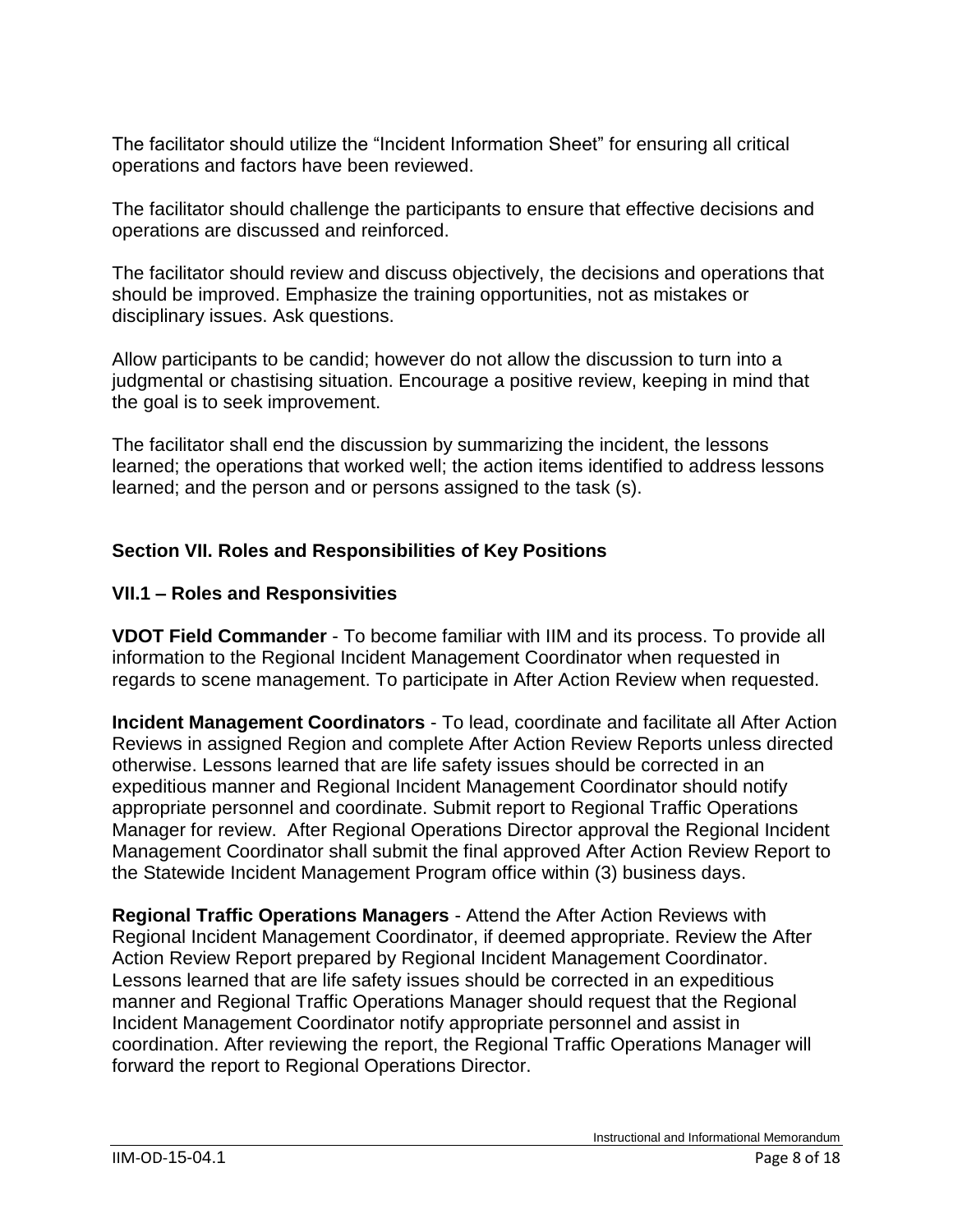**Regional Operations Directors** - Review the After Action Review Reports. Lessons learned that are life safety issues should be corrected in an expeditious manner and Regional Operations Director and the Regional Traffic Operations manager should request that Regional Incident Management Coordinator notify appropriate personnel and assist in coordination. Those lessons learned that are life safety issues within VDOT's area of expertise should be corrected in an expeditious manner. Regional Operations Director or designee should share these findings with District and Residency Leadership and work in conjunction to make corrections.

**District Duty Officers** -To be familiar with procedure and advocate the usage of it. Attend the After Action Reviews with Regional Incident Management Coordinator if deemed appropriate.

**Operations Division - Incident Management Program** - Monitors the progress of After Action Reviews, and receives complete After Action Review Reports to keep on file. AARR's will be saved on an electronic file folder and used for statistical reporting. If deemed appropriate the Operations Division – Incident Management program may advocate, and if possible secure funding to assist Regions on a case-by-case basis. Upon request from District Executives, the Operations Division - Incident Management program personnel may conduct an AAR on behalf of the requestor. Personnel assigned to the program will monitor, and change procedures based upon root causes, and outcomes of After Action Reviews.

#### **Appendix**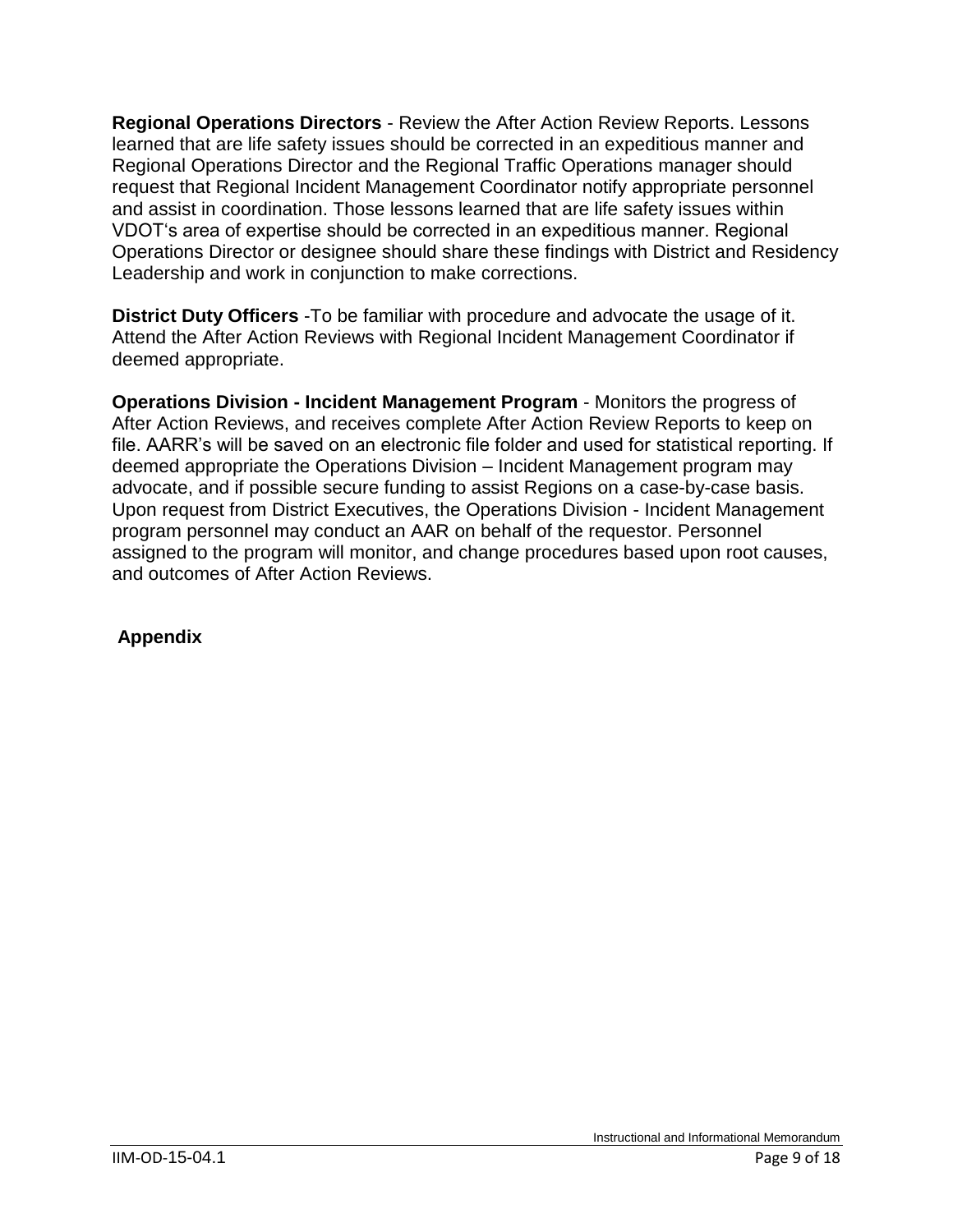# **Appendix A**

# **Incident Commander or VDOT Field Commander Input Form**

This report should only be completed if you served in the role of Incident Commander or VDOT Field Commander. In some cases, an incident will have had multiple Incident Commanders as the incident escalates. If you served in this role and were relieved, please complete this form for the period of time you served as the Incident Commander or VDOT Field Commander.

| Incident Date:     |  |
|--------------------|--|
| Name:              |  |
| Agency:            |  |
| Notification time: |  |

Describe your initial scene assessment upon arrival.

Describe your initial Incident Action Plan.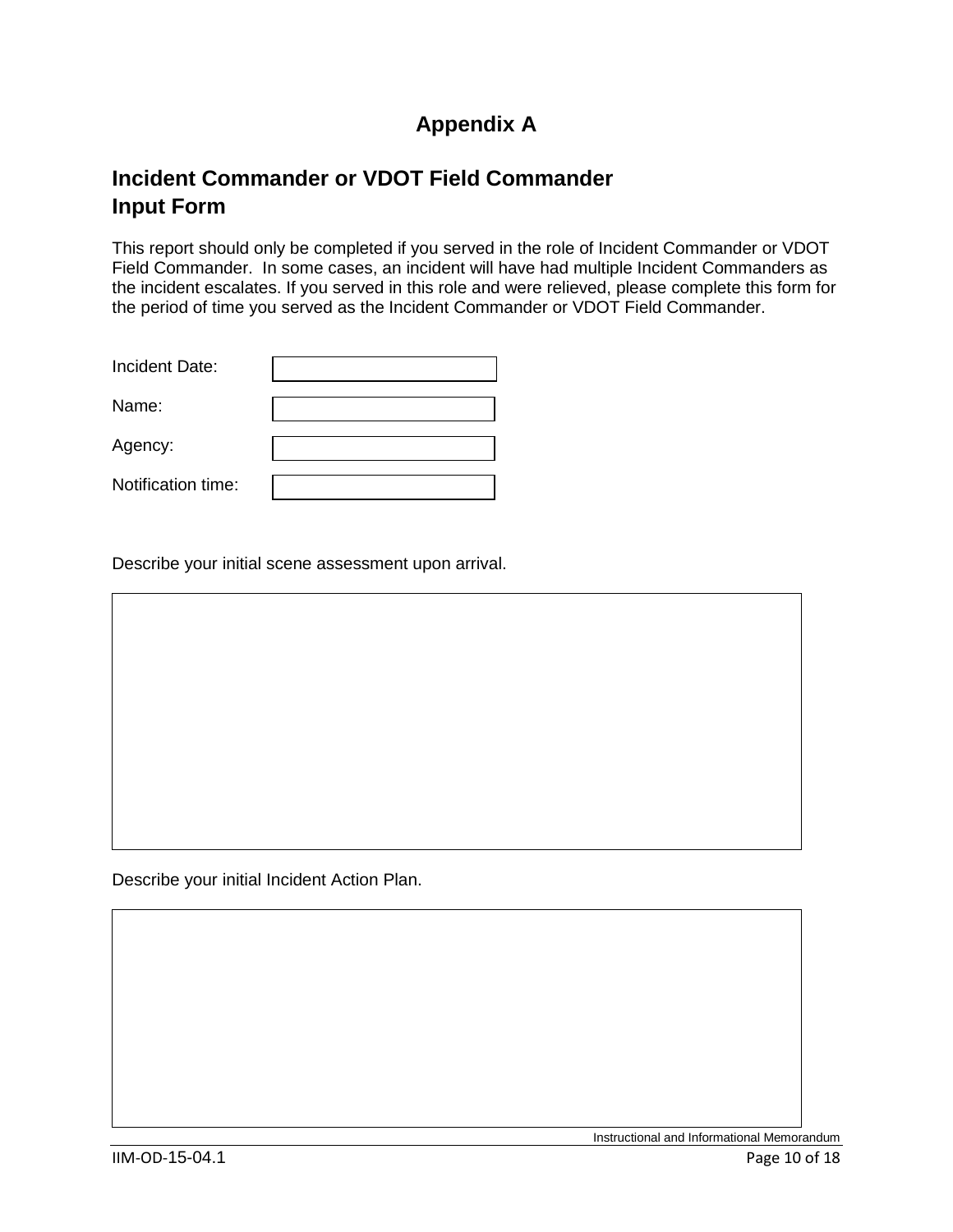Describe the assignments given to achieve strategic goals and tactical objectives for your Incident Action Plan.

Describe your plan to manage the safety of resources and personnel at the scene.

Please identify any problems encountered and how you feel they can be resolved.

Identify any Incident Command System problems that you encountered at the scene.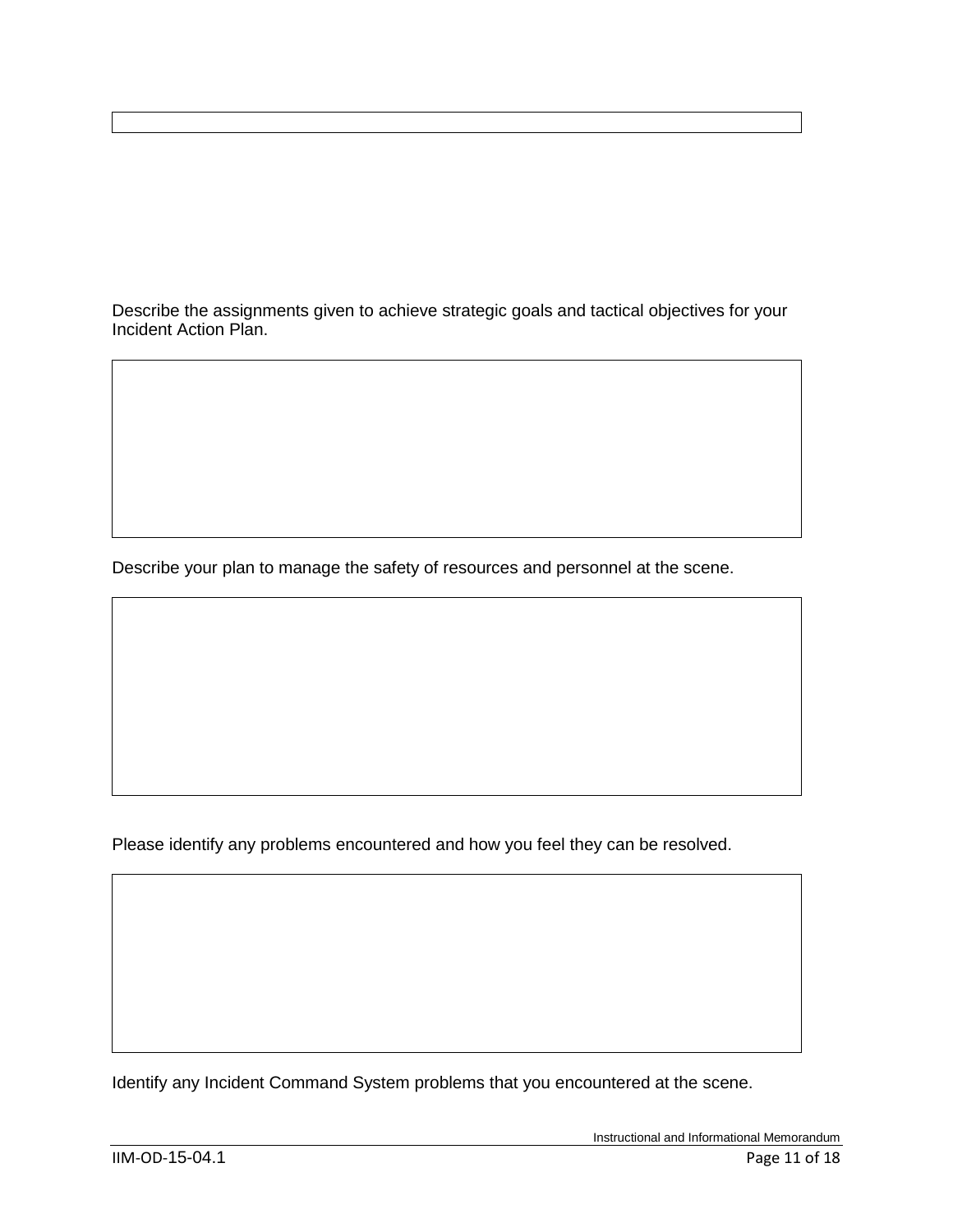What recommendations do you have that will improve operational or administrative effectiveness?

Diagram the Incident Command System organizational structure as it existed at the scene, if deemed appropriate: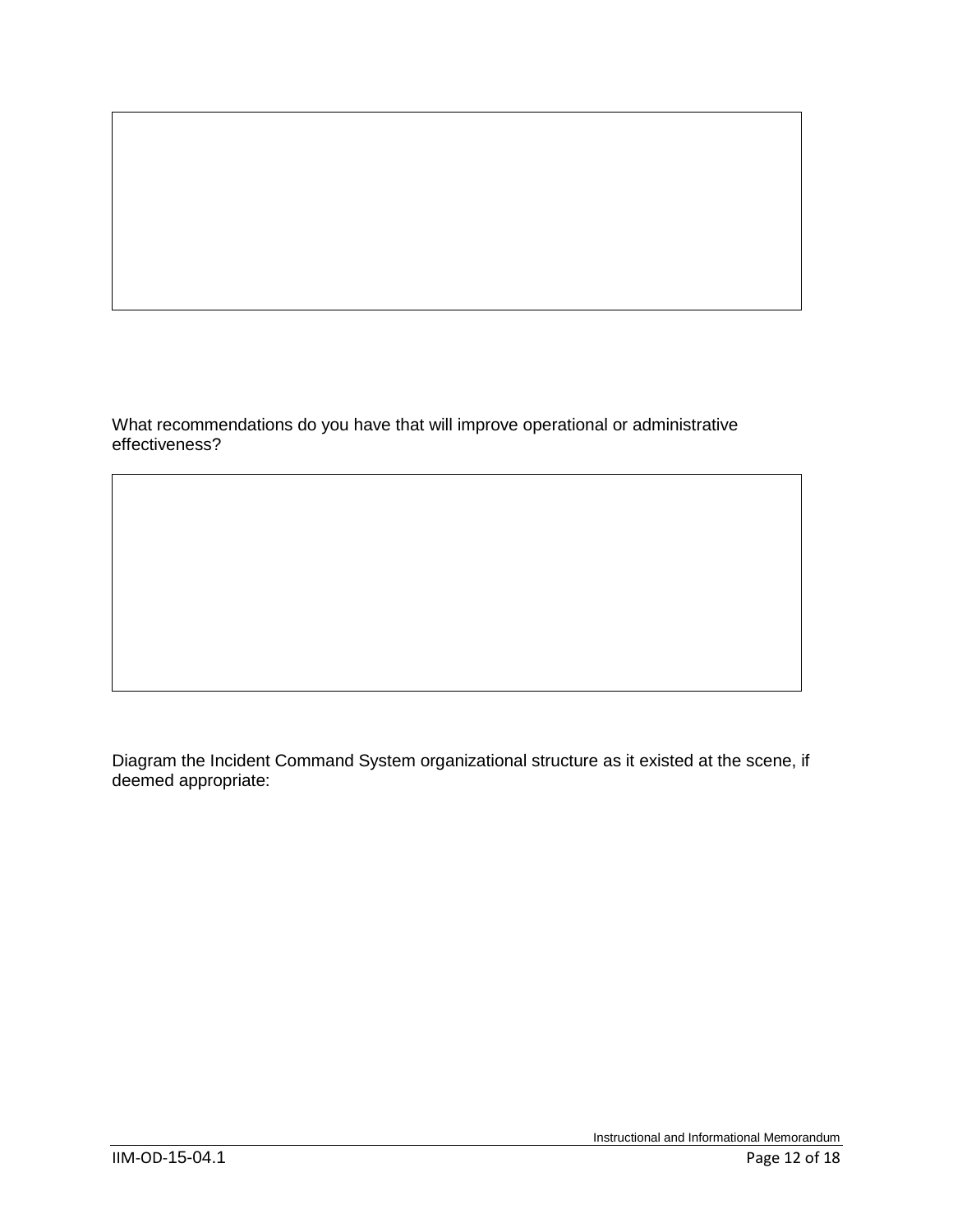# **Appendix B**

# **Supporting Agency - Incident Input Form**

| Agency:                   |  |
|---------------------------|--|
| Name:                     |  |
| Incident Date:            |  |
| <b>Notification Time:</b> |  |
| Arrived on the scene:     |  |

What was your initial scene assessment upon arrival?

What was your function at this incident?

How were the strategic goals and tactical objectives for this incident communicated to you?

What direction were you given, if any?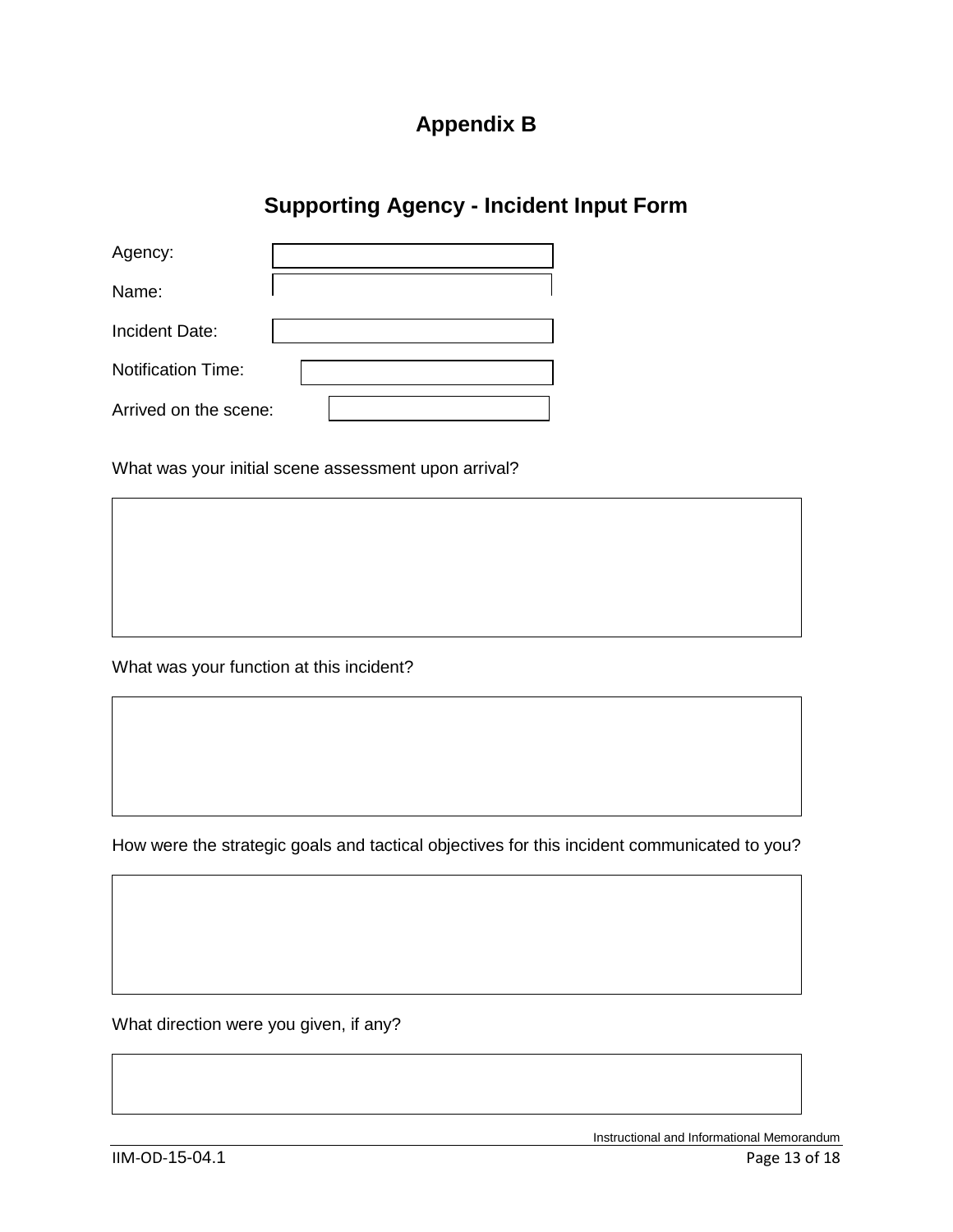Were any resources given to you to carry out the strategic goals and tactical objectives? If so, please describe those resources and how you utilized them.

Please describe any problems you encountered and how you resolved them.

Additional comments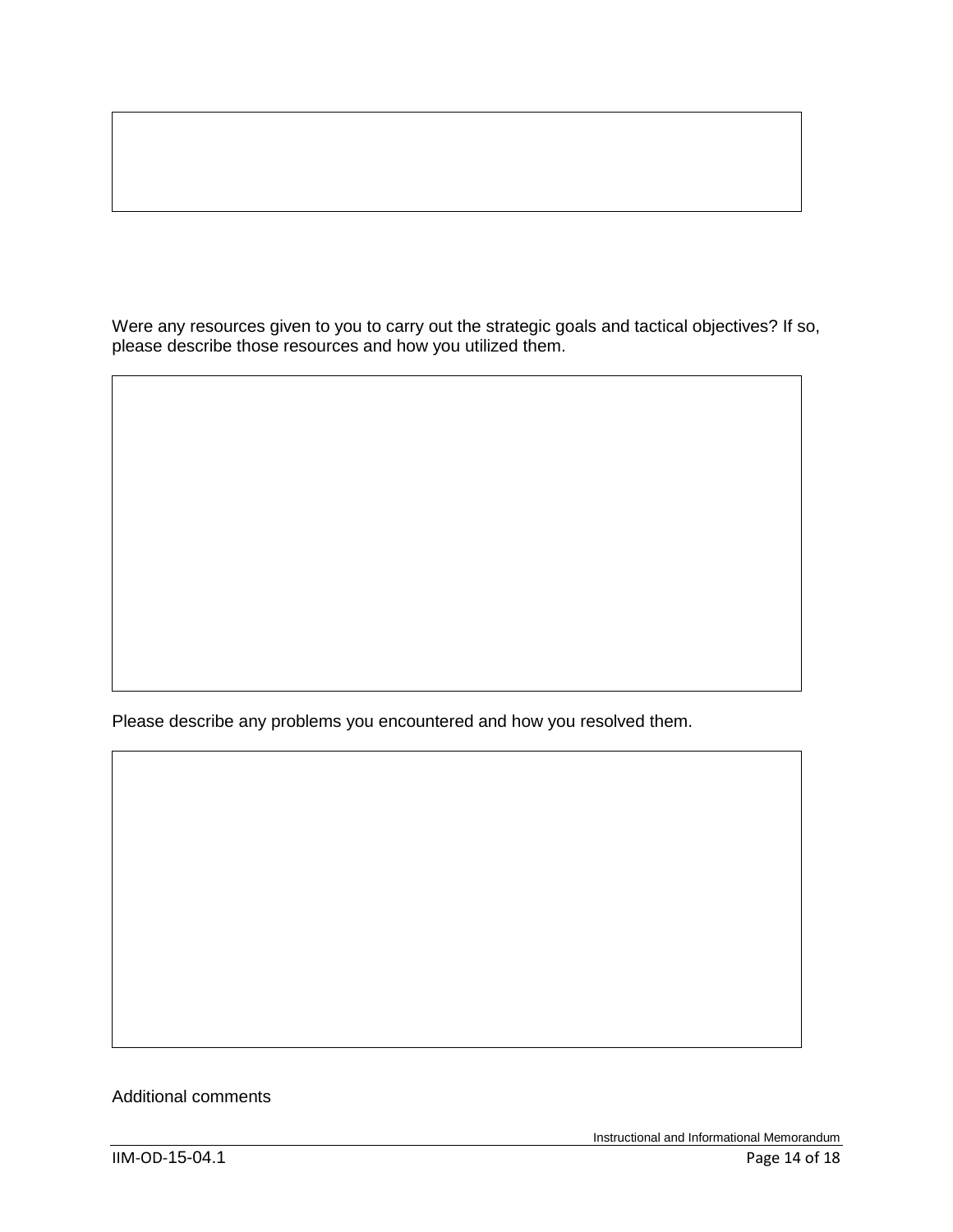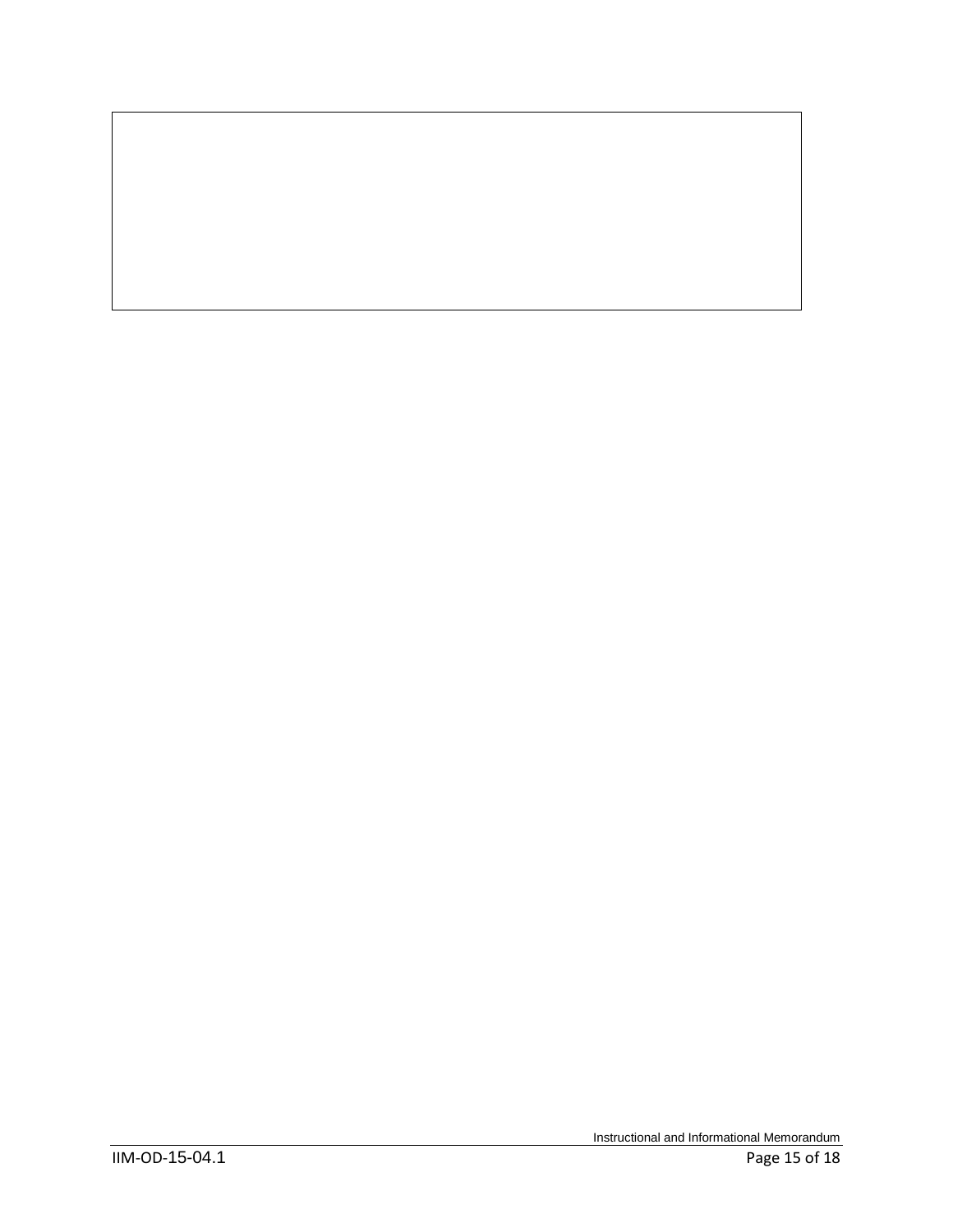# **Appendix C**

# **AFTER ACTION REPORT**

| Name:                                  | Region /<br>District: |
|----------------------------------------|-----------------------|
| Phone Number:                          | E-mail:               |
| <b>Incident Background Information</b> |                       |
| Date:<br>Time:                         | Incident Number #:    |
| Road:                                  | Direction:            |
| County / City:                         | Weather:              |
| <b>Total Duration:</b>                 | Other:                |

**Brief Incident Description:** *(Provide a brief description of the incident, for example: highlighting/identifying the initial scene assessment, Incident Command System (ICS), Overall Incident Commander, VDOT Field Commander & their role in the overall ICS, The overall Incident Action Plan, VDOT's Incident Action Plan, VDOT response & resources used, other agencies involved, and actions taken. This section may include timelines as provided by the Traffic Operations Center and/or other responder sources.)*

**Lessons Learned:** *(Identify specific areas for improvement and the "root cause(s)" for each.)*

**AAR Contact Information**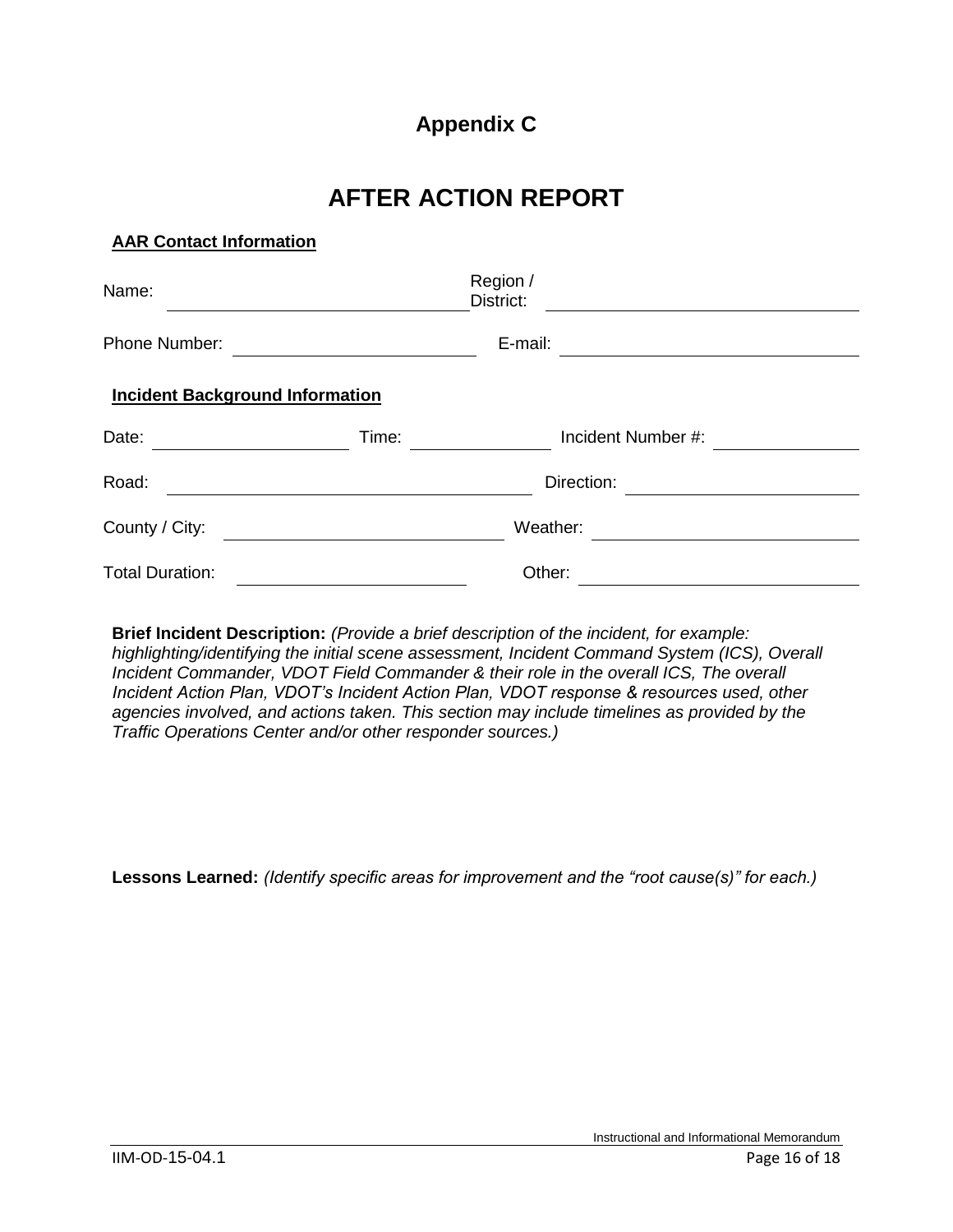**Action Items:** *(Identify recommendations to address each lesson-learned, describe corrective actions, identify responsible agency, person assigned to task and assign target completion date.)*

**After Action Review Meeting Summary:** *(This section is to include the date, time, and location of the After Action Review, the response agencies in attendance, and a brief summary of the review meeting)*

**Photos and/or diagrams:** *(Please include any photos or diagrams as appropriate to illustrate incident and activities. Graphic patient photos and non-HIPPA compliant identifiers shall not be included)*